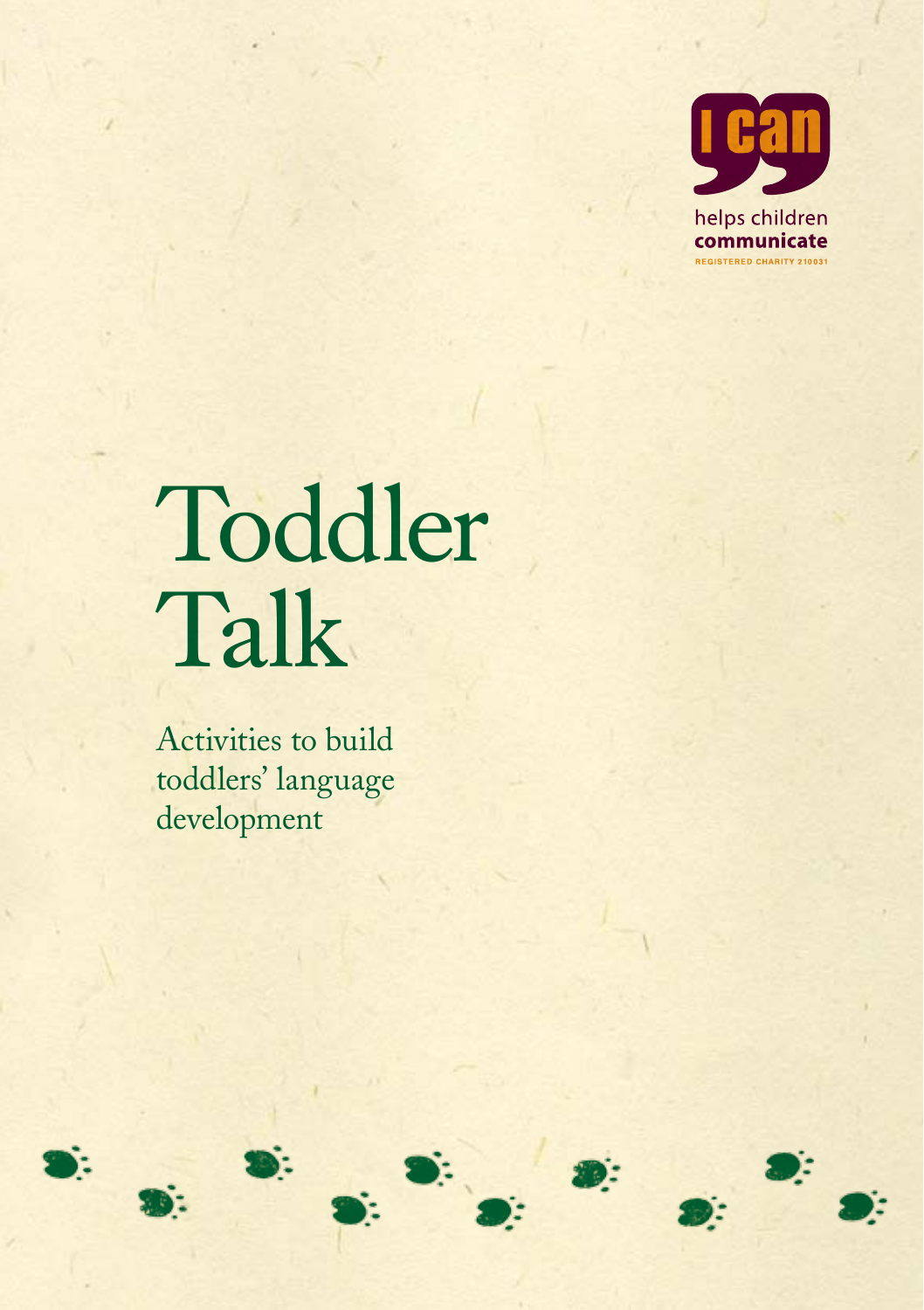### **Talkative** toddlers?

Surprising research tells us that in some areas of the UK, over half of the children going into school don't have the communication skills they need to learn, make friends and succeed. There are many theories as to why this is the case.

One thing is for sure, toddlers need help to learn to talk. Much of this help comes from a close, trusted adult who responds to their attempts to communicate and who provides a stimulating environment for them to learn in.

The skills learnt in these early years affect later behaviour and success in school and in life.

For many children, talking does not come naturally and for all children learning through play helps.

#### **Toddlers need talking partners. This is you!**

Toddlers and young children need to hear familiar adults talking to them regularly throughout the day, every day. They also need adults who listen to them and who show an interest in what they are saying – this is how they learn about communication and how they learn to communicate themselves.

Toddlers need the space and time to process sounds and to learn what they mean. Linking this to objects, actions and feelings is how they learn the names for things and how they can start using these words themselves.

Eventually these words build into sentences, into miniconversations and this means that children will be able to get the best of their new learning environments.

## Toddler skills for talking

#### **Learning to talk relies on developing skills in key areas:**

#### **Attention and Listening – Listening to sounds and words**

Children need to be able to pay attention and listen by the time they enter pre-school. Before the sounds in words can be fully understood, children need to develop an awareness of the everyday sounds around them.

Understanding the meaning of words relies on being able to recognise voice, speech sounds and early words.

#### **Understanding what is said**

Being able to understand what is being said is essential in children making sense of the world around them. An ability to follow simple instructions helps toddlers know what's happening at home and early years settings, as well as playing and learning. By 18 months, most children should be able to follow instructions consisting of two important words.

#### **Building Sentences**

Being able to put words together is a big step in children's ability to communicate. It helps them to be more effectively understood and to successfully communicate their wants and needs.

#### **Talking Socially**

Children learn their language mainly from key people in their environment and the events happening around them. Adults need to know how to develop children's communication and to set up interactions between children. Successful communication involves the ability to take turns to speak, listen and make eye contact.



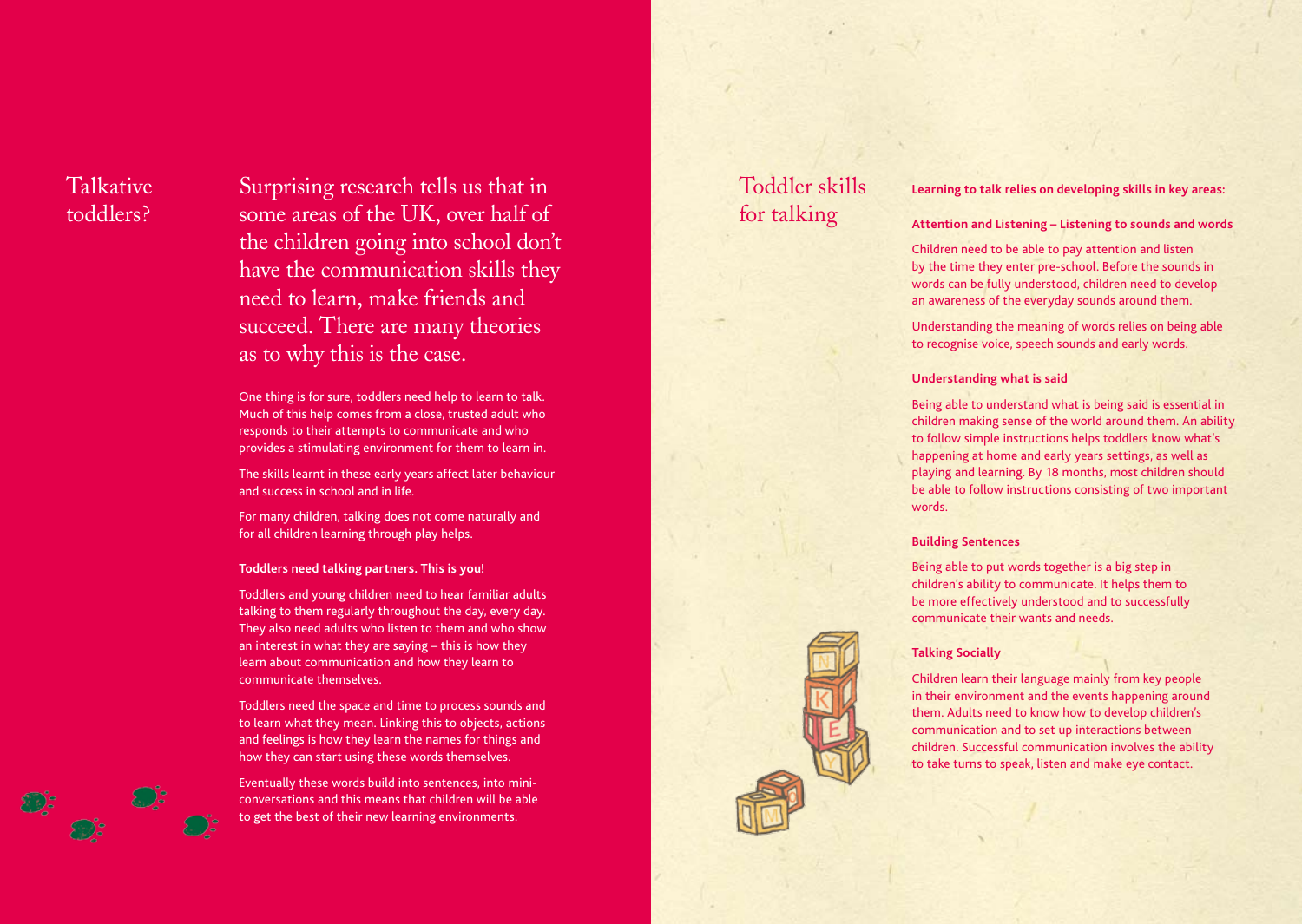

 $\mathrm{Using~this~pack}$  a Here is a range of activities to do with toddlers. Sample **The activities build strong foundations for speech, language and communication development. Use the language you would naturally use as this is what toddlers need to learn words and sentences well.**

> You can do these activities wherever you are, at home, in a setting, or out and about. Each activity has ideas for toddlers aged 18 months to 3 years.

Pick an activity to do each day, or whenever you can. Toddlers will soon let you know which they enjoy best – you might find yourself repeating these over and over again. Repetition is one of the ways toddlers learn, so if they enjoy it, keep doing it! Remember that toddlers have short attention spans, so ten or fifteen minutes may be all that they are interested for.

#### **If you are a parent…**

Playing these games with your toddler helps develop their communication skills. It also develops a closer bond between you and your child, helping you to know what they are interested in and encouraging them to listen to you.

#### **If you are a practitioner…**

The activities can be used as a structured 6 week programme with a short activity for each day. Ideas for this type of programme are given, although you can adapt this to meet your needs.



# programme





Each week has a theme to make it easier for the children and adults to work with. This makes the best of the children's language learning and experiences. The theme can change to fit in with one in your setting.

The number of activities for each area offers different choices. Choose the most appropriate to your group of children. Continue a theme over more than one week if it suits.

The length of each session very much depends on your knowledge of the child and age. Children approaching 18 months might be happy to take part for 10 minutes.

Use an activity each day, or more than one over the course of a day and even revisit an activity.

There is an explanation of each activity and some suggested resources. We hope that you will find them useful and fun to use.

### Top tips for your activities



• Although all of these activities have been sorted into groups, most of them will develop skills in another key area.

- Put half an hour aside: Give yourself time to get ready, play with the toddler and have time to carry on longer if the child shows that they want to.
- Remember that developing language and communication skills should be something that is considered throughout the day. Daily routine activities like bathing, dressing, feeding, going out and about are all perfect times for talking to a toddler or child and in turn, for them to develop their speech, language and communication skills.

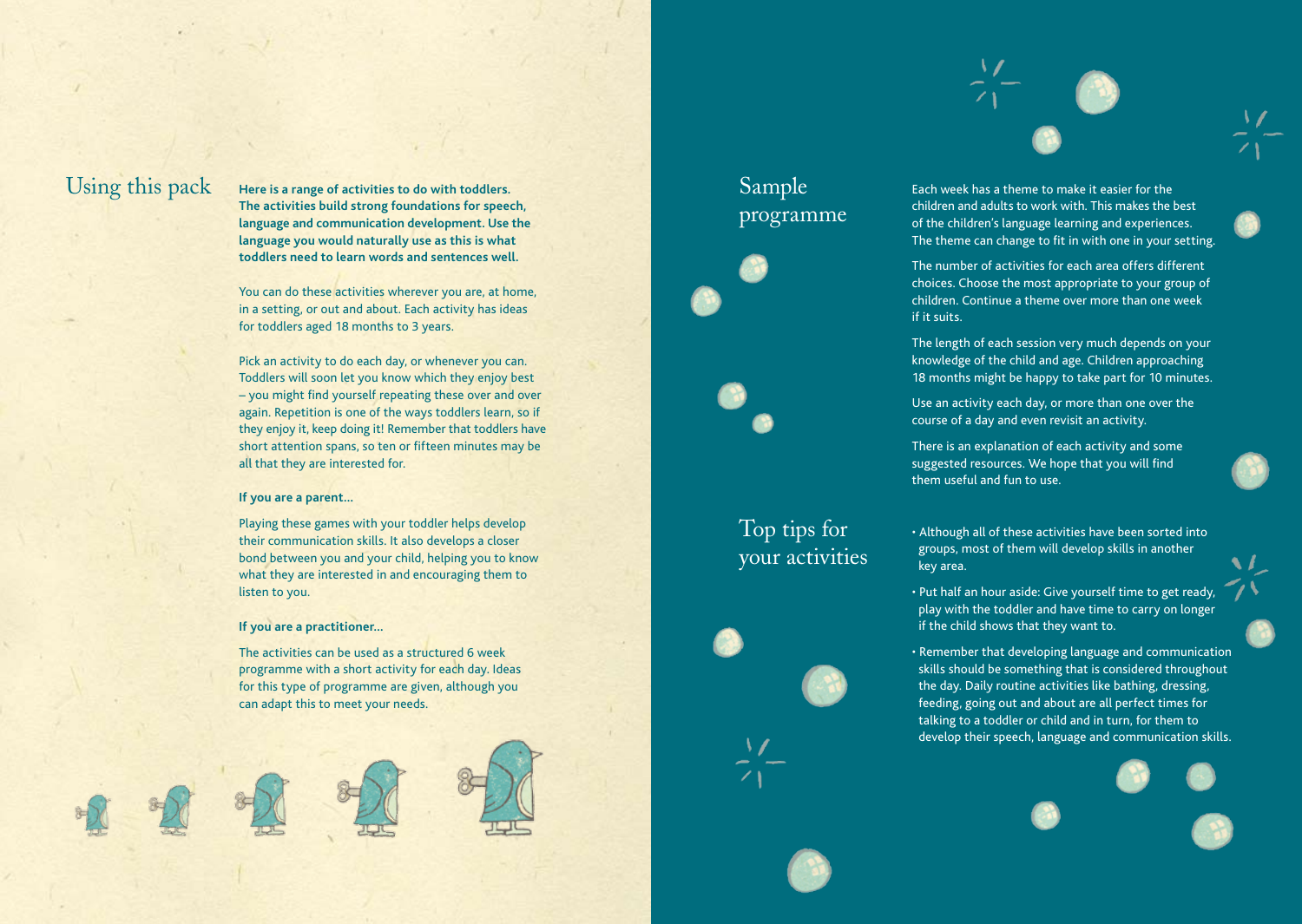# Sample programme for early years practitioners



| <b>SKILL</b><br><b>ATTENTION</b><br><b>AND</b><br><b>LISTENING</b> | Week 1<br><b>OUTSIDE</b><br>· Listen and identify<br>environmental sounds<br>· Stepping stones<br>· One, two, three games | Week 2<br><b>ME AND MY FRIENDS</b><br>• Stop and Go games<br>· Action games<br>• Listening to a story<br>and listening for<br>a person | Week 3<br><b>BODY PARTS</b><br>· Simon says<br>• Action rhymes -<br>Here we go round the<br>mulberry bush<br>• Dance to music and<br>stop<br>when music stops      |
|--------------------------------------------------------------------|---------------------------------------------------------------------------------------------------------------------------|----------------------------------------------------------------------------------------------------------------------------------------|--------------------------------------------------------------------------------------------------------------------------------------------------------------------|
| <b>UNDERSTANDING</b><br><b>WHAT IS SAID</b>                        | . Books with theme<br>of outside<br>• Water play<br>· Sand Play                                                           | · Shopping games<br>• Tea party<br>• Fishing games                                                                                     | · Doll/teddy play<br>• Colouring a body to<br>instruction<br>• Following instructions<br>and actions e.g. "kick<br>the ball", "Jack run"                           |
| LEARNING<br><b>AND USING</b><br><b>NEW WORDS</b>                   | · Playing on outside<br>play equipment<br>· Teddy bear's picnic<br>· Blowing bubbles                                      | • Playing shops<br>· Friends' names<br>• Playing telephone                                                                             | • Labelling body parts<br>through drawing,<br>looking at pictures<br>• Emphasising verbs and<br>linking with body part<br>e.g. running - legs<br>· Doll/teddy play |
| <b>BUILDING</b><br><b>SENTENCES</b>                                | · Playing on outside<br>play equipment                                                                                    | • Describing friends<br>and own actions<br>• Painting a picture of<br>themselves and/or a<br>friend and thinking about<br>features     | • Combining friends<br>name and action "Jack<br>is running"                                                                                                        |
| <b>TALKING SOCIALLY</b>                                            | • Taking turns to play on<br>outside play equipment<br>• Ball rolling<br>· Bubbles                                        | · Jigsaws of people<br>• Building towers<br>• Puppets                                                                                  | · Bubbles                                                                                                                                                          |

| <b>SKILL</b>                                            | Week 4<br><b>ANIMALS</b>                                                                                                                                                                                   | Week 5<br><b>FOOD</b>                                                                                                                                                           | Week 6<br><b>CLOTHES</b>                                                                                                                              |
|---------------------------------------------------------|------------------------------------------------------------------------------------------------------------------------------------------------------------------------------------------------------------|---------------------------------------------------------------------------------------------------------------------------------------------------------------------------------|-------------------------------------------------------------------------------------------------------------------------------------------------------|
| <b>ATTENTION</b><br><b>AND</b><br><b>LISTENING</b>      | • Listen and identify<br>animal noises<br>• Animal nursery rhymes<br>• Making animal noises                                                                                                                | • Listen to noises in the<br>kitchen<br>• Food stations game<br>· Pat a cake Pat a cake.<br>Five currant buns in a<br>bakers shop                                               | • Dressing up games<br>• Changing places by<br>clothing<br>item and colour                                                                            |
| UNDERSTANDING<br><b>WHAT IS SAID</b>                    | • Books with the theme<br>of animals<br>• Colouring animals to<br>instruction<br>• Who has? (children<br>holding different<br>animals)                                                                     | • Books with a food theme<br>• Shopping games<br>• Making simple cakes/<br><b>biscuits</b><br>· Playdough "make a<br>big cake"<br>· Doll/teddy play<br>- following instructions | • Books to talk about<br>people's clothes<br>• Dressing up games<br>• Colouring clothes to<br>instruction<br>• Dressing dolly/teddy<br>to instruction |
| <b>LEARNING</b><br><b>AND USING</b><br><b>NEW WORDS</b> | • Naming animals - feely<br>bag, posting boxes<br>· Sorting animals                                                                                                                                        | • Shopping game<br>• Labelling actions eating<br>and drinking<br>• Making requests for<br>food items                                                                            | • Naming clothes - feely<br>bag, posting boxes<br>· Sorting clothes<br>· Identifying colours of<br>clothes                                            |
| <b>BUILDING</b><br><b>SENTENCES</b>                     | • Painting/colouring<br>animals e.g. "big/little<br>dog"<br>• Looking at books and<br>pictures, identify animal<br>and action. Carry out<br>actions<br>· Talk about colours of<br>animals e.g. "black dog" | • Combining name and<br>action "Jack is eating"<br>• Combining colour and<br>food "red apple"<br>• Combining size and<br>food "big apple"                                       | • Combining colour<br>and clothing item<br>"red jumper"<br>• Combining object and<br>colour "dolly trousers"                                          |
| <b>TALKING SOCIALLY</b>                                 | · Find your partner<br>(children have animal<br>masks on)                                                                                                                                                  | · Giving out food at<br>meal times<br>• Taking turns to stir<br>cake mixture<br>• Taking turns to make<br>requests                                                              | • Posting boxes (taking<br>turns to post pictures<br>of clothes)<br>· Find your partner<br>(children with the same<br>colours of clothes on)          |